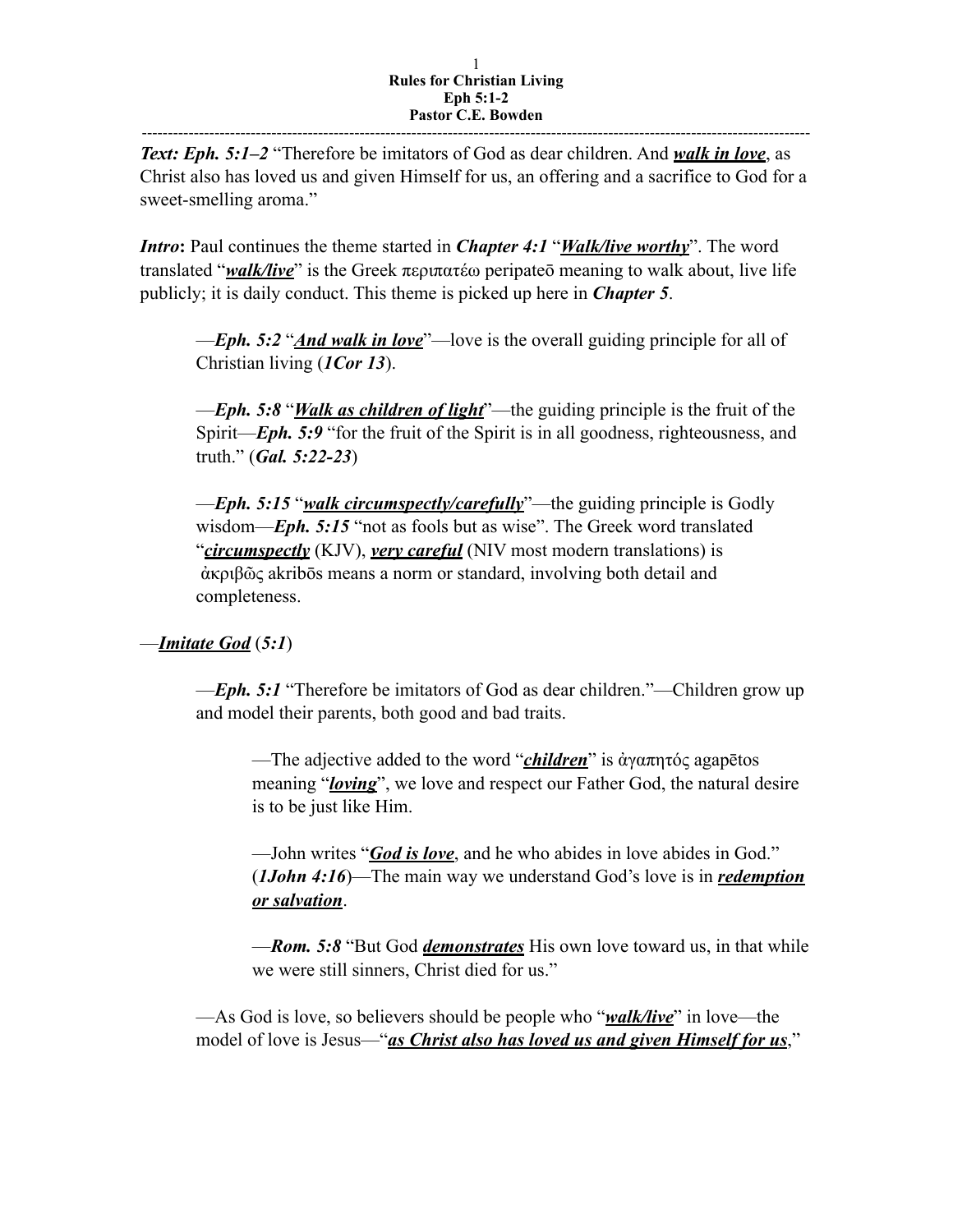---------------------------------------------------------------------------------------------------------------------------------

—The word "*given*" (παραδίδωµι paradidōmi) here means to hand over, to deliver up—*John 10:18* "No one takes it from me, but I lay it down of my own accord."

—Paul adds that it Jesus' giving of His life was a "*fragrant*"—"*an offering and a sacrifice to God for a sweet-smelling aroma*." (*Eph. 5:2*)

> —The first time "*smell*" was associated with the sacrifice was *Gen. 8:21* "And the LORD *smelled a soothing aroma*. Then the LORD said in His heart, "I will never again curse the ground for man's sake" (*Lev. 26:31"smell*" is used in the negative).

—The Hebrew word translated "*soothing/pleasing*" (חֹחָ) nîḥōaḥ) means to quiet or give rest; God's anger at human sin was satisfied.

—The self-giving of Jesus' life was pleasing to the Father and accepted as a means of reconciliation; Jesus, the Son of God, was the only One who could provide the eternally pleasing sacrifice.

## —*What does a life walking in love look like*?

—Paul describes "*walking*" in *negative terms*; given the culture of Ephesus that is understandable.

—*Refusing to live a life of self-gratification*—*Eph. 5:3* "Let there be no sexual immorality, impurity, or greed among you." (NLT-SE)

—The Greek word πορνεία porneia is translated "*sexual immorality*".

—"*Immorality*" (ἀκαθαρσία akatharsia) anything impure or immoral.

—The third behavior is "*covetousness*/*greed*" (πλεονεξία pleonexia) which willingness to do anything to get more.

—Paul adds "*let it not even be named among you, as is fitting for saints*;" (*Eph. 5:3*); literally this means not to give these elements a name to describe such behaviors.

—Paul is appalled that it openly existed in the Corinthian Church—*1Cor. 5:1* "It is actually reported that there is sexual immorality *among you*, and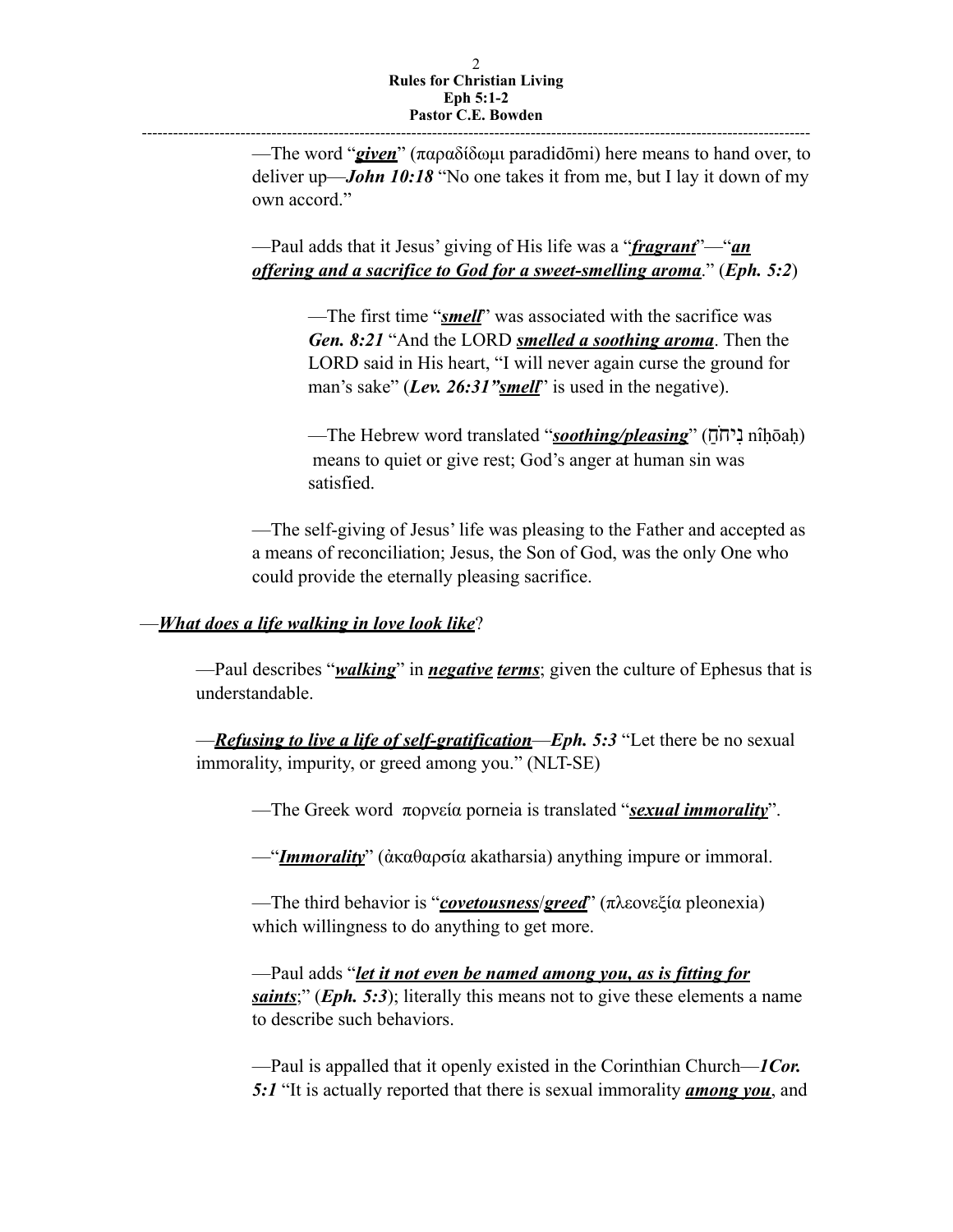---------------------------------------------------------------------------------------------------------------------------------

such sexual immorality as is not even named among the Gentiles—that a man has his father's wife!"

—There should not be a hint of such activity in the believing community.

—*Refusing to speak crude words*— *Eph. 5:4* "neither filthiness, nor foolish talking, nor coarse jesting, which are not fitting, but rather giving of thanks."

—The NLT is more clear—"*Obscene stories, foolish talk, and coarse jokes*" (*Eph. 5:4 NLT*).

—Such talk reveals what is in the heart; Jesus said—*Matt. 15:11 "*Not what goes into the mouth defiles a man; but *what comes out of the mouth*, *this defiles a man*."

—The same mouth that confesses the Lordship of Jesus, cannot speak the filth of the world—"*Instead, let there be thankfulness to God*." (*Eph 5:4*)

—Then Paul adds this warning—"For of this you can be sure: No immoral, impure or greedy person — such a man is an idolater — has any inheritance in the kingdom of Christ and of God." (*Eph. 5:5* NIV)

—John makes it clear that such people will not be in the New Jerusalem— *Rev. 22:15* "But outside are dogs and sorcerers and sexually immoral and murderers and idolaters, and whoever loves and practices a lie."

—*Eph. 5:6* "Let no one deceive (literally *seduce*) you with empty words, for because of such things God's wrath comes on those who are disobedient."

—Not only did the Judaizers try to bring Gentile Christians under the Law, but many in the Church taught that Christian freedom from the Law was license to indulge in the darkness of the world around them.

—God's wrath is on its way against the immorality of those "*who are disobedient*"; those who will not receive, believe or be transformed by the Gospel.

—*Walk/live as Children of the light*—*Eph. 5:8* "For you were once darkness, but now you are light in the Lord. Walk as children of light."